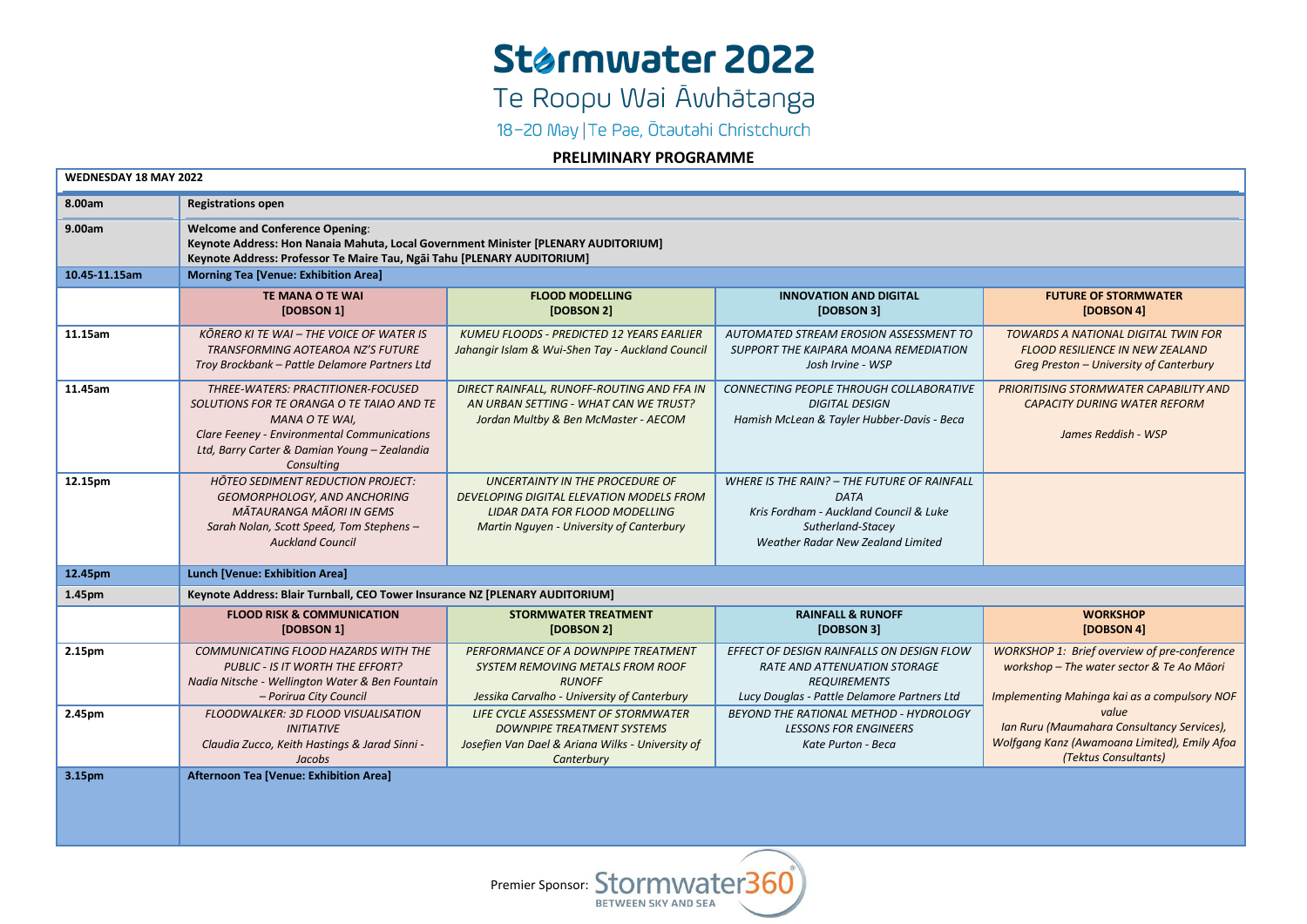## Te Roopu Wai Awhātanga

18-20 May | Te Pae, Ōtautahi Christchurch

### **PRELIMINARY PROGRAMME**

|        | <b>POLICY &amp; PLANNING</b><br>[DOBSON 1]                                                                                                                                                           | STORMWATER INFRASTRUCTURE<br>[DOBSON 2]                                                                                                                           | <b>FLOOD RISK &amp; MODELLING</b><br>[DOBSON 3]                                                                                                     | <b>STORMWATER TREATMENT</b><br>[DOBSON 4]                                                                                                                                           |
|--------|------------------------------------------------------------------------------------------------------------------------------------------------------------------------------------------------------|-------------------------------------------------------------------------------------------------------------------------------------------------------------------|-----------------------------------------------------------------------------------------------------------------------------------------------------|-------------------------------------------------------------------------------------------------------------------------------------------------------------------------------------|
| 3.45pm | WHY PLANNING MATTERS - ACHIEVING<br>STORMWATER OUTCOMES THROUGH EFFECTIVE<br>PLANNING<br>Jenny Vince, Dean Yee & Jess Rose - Beca                                                                    | <b>IMPROVING WATER QUALITY IN THE</b><br><b>WAITEMATA HARBOUR</b><br><b>Matt Beswick - McConnell Dowell Constructors</b>                                          | <b>FORESTALLING THE FITZROY: GAUGING THE</b><br>SOCIAL RISKS OF FLOODING IN ROCKHAMPTON<br>Matthew Huff & Richard Corbett - AECOM                   | <b>WASTE SEASHELLS AS A NEW ENGINEERED</b><br><b>SUBSTRATE AND FOR STORMWATER</b><br><b>TREATMENT WITHIN LIVING ROOFS</b><br>Stephanie Koviessen - University of Canterbury /       |
| 4.15pm | <b>CONSENTING STORMWATER NETWORK</b><br>DISCHARGES TO IMPROVE WATERWAY HEALTH<br><b>IN CANTERBURY</b><br>Paul Hopwood - Environment Canterbury &<br>Michelle Stevenson - Canterbury Regional Council | Ltd & Karun Kumar - Mcconnell Dowell<br>HOW TO SELECT THE RIGHT STORMWATER PIPE<br><b>FOR PROJECTS?</b><br>Bruce Balaei - GHD                                     | FLOOD MODEL RESULTS: HOW SURE ARE YOU OF<br><b>THAT INCREASE?</b><br>Greg Cross & Iain Smith - Beca                                                 | <b>Environment Canterbury</b><br>ASSESSMENT OF STORM-WATER SAND FILTER<br>MEDIA FOR A READY-MIX CONCRETE PLANT-A<br><b>PILOT STUDY</b><br><b>Babar Mahmood - Unitec New Zealand</b> |
| 4.45pm |                                                                                                                                                                                                      | DEVELOPMENTS IN REINFORCED CONCRETE PIPE<br><b>INSTALLATION OVER THE LAST 100 YEARS -</b><br><b>WHERE TO NEXT?</b><br>Americo dos Santos - Hynds Pipe Systems Ltd | <b>IMPROVING LONG TERM FLOOD RESILIENCE</b><br><b>FROM OVERLAND FLOW WITH REGIONALLY</b><br><b>CONSISTENT DATA</b><br>Nick Brown - Auckland Council |                                                                                                                                                                                     |
| 5.15pm | <b>InterGroup Welcome Function [Venue: Exhibition Area]</b>                                                                                                                                          |                                                                                                                                                                   |                                                                                                                                                     |                                                                                                                                                                                     |

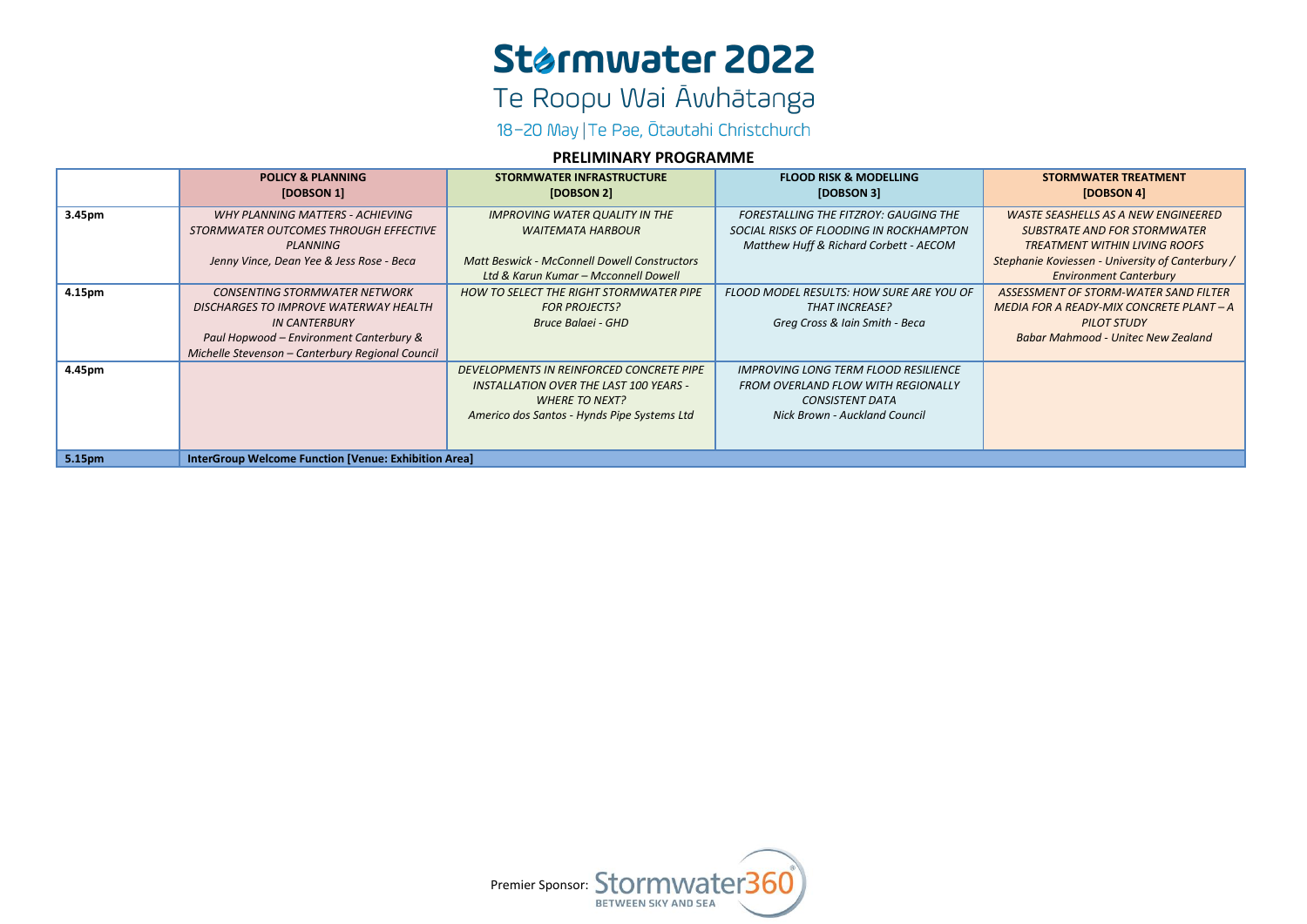## Te Roopu Wai Awhātanga

18-20 May | Te Pae, Ōtautahi Christchurch

### **PRELIMINARY PROGRAMME**

| THURSDAY 19 MAY 2022 |                                                                                                                                                                  |                                                                                                                                                                                                        |                                                                                                                                                                  |                                                                                                                                                                    |  |
|----------------------|------------------------------------------------------------------------------------------------------------------------------------------------------------------|--------------------------------------------------------------------------------------------------------------------------------------------------------------------------------------------------------|------------------------------------------------------------------------------------------------------------------------------------------------------------------|--------------------------------------------------------------------------------------------------------------------------------------------------------------------|--|
| 7.15am-8.15am        | <b>Pink Ribbon Breakfast</b>                                                                                                                                     |                                                                                                                                                                                                        |                                                                                                                                                                  |                                                                                                                                                                    |  |
| 8.00am               | <b>Registration Opens</b>                                                                                                                                        |                                                                                                                                                                                                        |                                                                                                                                                                  |                                                                                                                                                                    |  |
| 8.30am               |                                                                                                                                                                  | Keynote Address: Martin Knuijt, Founding Partner of OKRA (Netherlands) [PLENARY AUDITORIUM]                                                                                                            |                                                                                                                                                                  |                                                                                                                                                                    |  |
| 9.00am               | Keynote Address: Bill Bayfield, Chief Executive - Taumata Arowai [PLENARY AUDITORIUM]                                                                            |                                                                                                                                                                                                        |                                                                                                                                                                  |                                                                                                                                                                    |  |
| 9:30am               | <b>Innovation Showcase [PLENARY AUDITORIUM]</b>                                                                                                                  |                                                                                                                                                                                                        |                                                                                                                                                                  |                                                                                                                                                                    |  |
| 10.30am              | <b>Morning Tea [Venue: Exhibition Area]</b>                                                                                                                      |                                                                                                                                                                                                        |                                                                                                                                                                  |                                                                                                                                                                    |  |
|                      | <b>GREEN INFRASTRUCTURE</b><br>[DOBSON 1]                                                                                                                        | <b>PROJECT CASE STUDIES</b><br>[DOBSON 2]                                                                                                                                                              | <b>WATER QUALITY MODELLING</b><br>[DOBSON 3]                                                                                                                     | <b>EDUCATION &amp; TRAINING</b><br>[DOBSON 4]                                                                                                                      |  |
| 11.00am              | NATURE-BASED SOLUTIONS TO INCREASE<br>URBAN WATER CYCLE RESILIENCE IN EUROPE:<br>CURRENT STATE, TOOLS, WAY FORWARD<br>Karine Borne - NIWA                        | CHURCHILL EAST - PLANNING PUMPSTATION<br>ASSET MANAGEMENT FOR FUTURE RESILIENCE<br><b>AND NATIVE SPECIES</b><br>Kim Longman - GHD, Ryan Mackinnon - WSP &<br>Richard Dodera - Waikato Regional Council | RADICAL ADVANCES IN WATER QUALITY<br><b>MODELLING - AUCKLAND'S FRESHWATER</b><br><b>MANAGEMENT TOOL</b><br>Thomas Stephens, Healthy Waters - Auckland<br>Council | RISING TO OUR CHALLENGES IN A SKILLS-SHORT<br><b>WORLD: A ROAD MAP</b><br><b>Clare Feeney - Environmental Communications Ltd</b>                                   |  |
| 11.30am              | OAKLEY CREEK OUTFALL: REDUCING COST,<br><b>CARBON AND CONTAMINANTS THROUGH WITH</b><br><b>GREEN INFRASTRUCTURE</b><br>Faye Mendes-Underwood & Nick McLean - Beca | MANGAKOOTUKUTUKU URBAN RESEARCH HUB<br>- FIRST 2 YEARS<br>Jennifer Gadd - NIWA                                                                                                                         | PROACTIVELY PLANNING WATER QUALITY<br><b>IMPROVEMENTS - A CASE STUDY OF TE</b><br>AUAUNGA AWA (OAKLEY CREEK)<br>Sally Be - Auckland Council & Shanyn Curry - WSP | <b>WORKSHOP 2: MAKING STORMWATER GREATER:</b><br><b>RAISING THE PROFILE OF STORMWATER IN WATER</b><br><b>REFORM</b><br>Clare Feeney, Environmental Communications, |  |
| 12.00pm              | PERMEABLE PAVEMENT - MORE THAN JUST A<br><b>PERMEABLE SURFACE</b><br>Aidan Cooper - GHD                                                                          | STORMWATER DETENTION IN DISPERSIVE SOILS<br>- A RISK BASED DESIGN APPROACH<br>Duncan Farish & Luke Janett - Jacobs                                                                                     | ADVANCES OF INTEGRATED MODELLING FROM<br><b>SEA-TO-MOUNTAIN</b><br>Theodore Kpodonu - Auckland Council                                                           | James Reddish, WSP,<br>Allan Leahy. Auckland Council,<br>Linda Norman, ACH Consulting &<br><b>Bruce Balaei, GHD</b>                                                |  |
| 12.30pm              | <b>Lunch [Venue: Exhibition Area]</b>                                                                                                                            |                                                                                                                                                                                                        |                                                                                                                                                                  |                                                                                                                                                                    |  |
| 12.30pm-1.00pm       | <b>Poster Q&amp;A session</b>                                                                                                                                    |                                                                                                                                                                                                        |                                                                                                                                                                  |                                                                                                                                                                    |  |
| 1.30pm               |                                                                                                                                                                  | Keynote Address: Helen Beaumont, Head of Three Waters, Christchurch City Council [PLENARY AUDITORIUM]                                                                                                  |                                                                                                                                                                  |                                                                                                                                                                    |  |
|                      | <b>FISH PASSAGE</b>                                                                                                                                              | <b>POLICY</b>                                                                                                                                                                                          | <b>CLIMATE CHANGE &amp; RAINFALL</b>                                                                                                                             | <b>WORKSHOP</b>                                                                                                                                                    |  |
|                      | [DOBSON 1]                                                                                                                                                       | [DOBSON 2]                                                                                                                                                                                             | [DOBSON 3]                                                                                                                                                       | [DOBSON 4]                                                                                                                                                         |  |
| 2.00pm               | MAYBE MABEY ROAD NEEDS A FISH<br>PASSAGEMAYBE?<br>Jerry Liu - Beca                                                                                               | <b>INCENTIVES FOR STORMWATER REUSE - HOW</b><br>STORMWATER REUSE IN NEW ZEALAND COULD<br><b>BE INCENTIVISED</b><br>Hannah West - WSP                                                                   | A YEAR OF GLOBAL WATERING.<br>Graeme Smart - NIWA                                                                                                                | <b>WORKSHOP 3: BARRIERS TO STORMWATER</b><br><b>DEVICE MAINTENANCE - PANEL DISCUSSION</b><br>Mike Hannah - Stormwater360                                           |  |
| 2.30pm               | <b>FISH PASSAGE DESIGN OF HIGH GRADIENT</b><br>CHANNELS USING COMPUTATIONAL FLUID<br><b>DYNAMICS (CFD)</b><br><b>Mark Groves - WSP</b>                           | USING BYLAWS TO MANAGE STORMWATER -<br><b>HOW FAR DOES IT GO?</b><br>Dean Yee - Auckland Council                                                                                                       |                                                                                                                                                                  |                                                                                                                                                                    |  |
| 3.00 <sub>pm</sub>   | <b>Afternoon Tea [Venue: Exhibition Area]</b>                                                                                                                    |                                                                                                                                                                                                        |                                                                                                                                                                  |                                                                                                                                                                    |  |